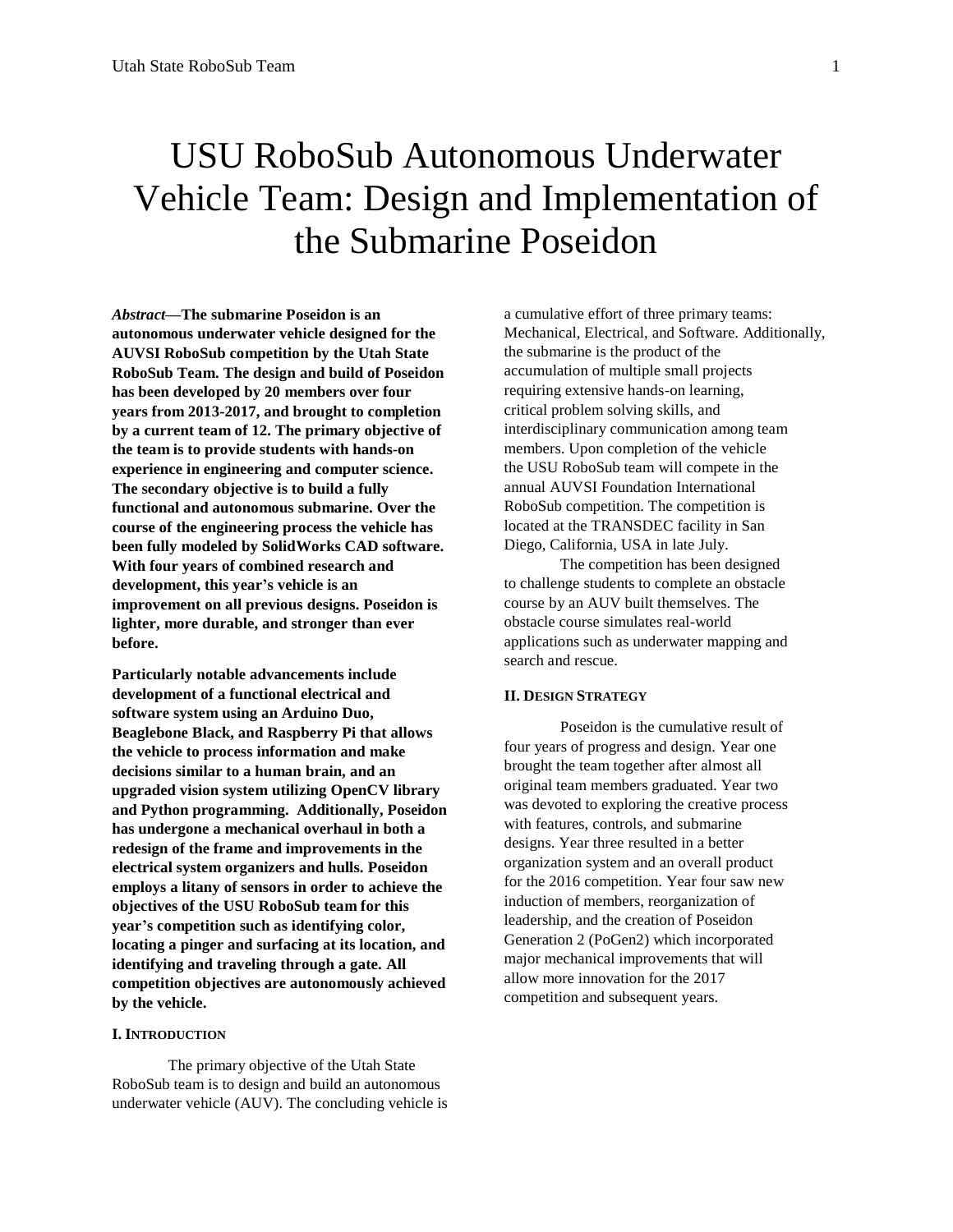Year four took place from spring 2016 to spring 2017, and is when the primary redesigning and completion of PoGen2 took place. The team focused on making the submarine lightweight, durable, and functional. As a byproduct of this, Poseidon now has a small and compact electrical footprint. The intention of making PoGen2 lightweight determines material choices for its chassis, and affects programming as programmers have to compensate for the buoyant nature of the craft.

Poseidon has to be durable in order to protect expensive hardware inside the brain components, as well as compensate for lack of experience from being a new team including crashing during testing. The team has been on a fast timetable due to working primarily during the fall 2016 to spring 2017 school semesters in addition to completing normal engineering workloads. Ordering new parts and fixing breakdowns has taken time away from actual testing, giving software team members less opportunity to finesse the submarine's brain and software capabilities.

The main focus for year four has been upgrading Poseidon into PoGen2, designing a better frame to suit hardware and sensor needs, while not decrementing the software team's process through too extreme an overhaul. Though complex, highquality sensors such as a Doppler Velocity Log were available to the team, other sensors have been substituted to allow the software team easier programming and increase the efficiency of development. For instance, PoGen2 relies heavily on the compass sensor to self-correct and achieve the initial gate entry. Torpedoes and arms are currently being researched and developed, but were not ready in time for the 2017 competition. The USU RoboSub Team hopes to have these completely developed and tested in time for the 2018 competition.

Poseidon has received several upgrades during year four such as a modified chassis allowing for better sensor and pod placement, a better-sealed and shortened external enclosure for the brain to allow for better waterproofing and less buoyancy, and newer generations of various sensors. Each upgrade required additional time for manufacturing, mounting, and testing, but allowed for improved reliability and capability of the overall submarine. In addition, upgrades and the general light weight of the submarine have caused Poseidon to have a small and compact electrical footprint, allowing for longer testing runs without replacing and charging batteries.

## **III. MECHANICAL SYSTEMS**

Poseidon's mechanical system consists of the chassis, lower and upper external enclosures and camera pods, thrusters, and sensor and thruster mounts. The lower and upper external enclosures protect the electrical components of the brain and non-water-resistant sensors from water damage. The chassis provides mounting points and protection for sensors, enclosures, and thrusters, as well as providing weight distribution for the vehicle. Manufactured parts and assemblies are designed in SolidWorks, then manufactured either manually, with CNC machinery, or FlashForge Dreamer 3D printer.



*Figure 1: SolidWorks rendering of the AUV Poseidon* 

#### *A. Chassis*

The chassis' design determines the options for position and orientation of each mechanical component in the vehicle, in addition to maintaining structural integrity and rigidity of the vehicle. Poseidon's frame implements an ovular, flat design with bar supports to mount sensors. Waterjet CNC machining allow for rapid manufacture of the chassis when modifications are required. This increases speed of assembly and allows for more time to be delegated to testing.

Vehicle components are secured directly to the frame by screw, zip tie, or 3D-printed friction fit mounts. This reduces complexity and saves weight on the overall vehicle. All components are placed to minimize and equalize drag friction, as well as to adjust the center of mass as close as conveniently possible to the center of the AUV. The frame design is focused on overall integration and utilization of vehicle components, and ease of use and manufacturing.

#### *B. External Enclosures*

Poseidon's upper enclosure contains and protects the electrical brain system of the vehicle, including the Arduino Duo, Beaglebone Black, and Raspberry Pi 3. Made with 3/16 and 1/4-inch acrylic polymer, the enclosure is lightweight and allows for viewing of electrical systems in order to determine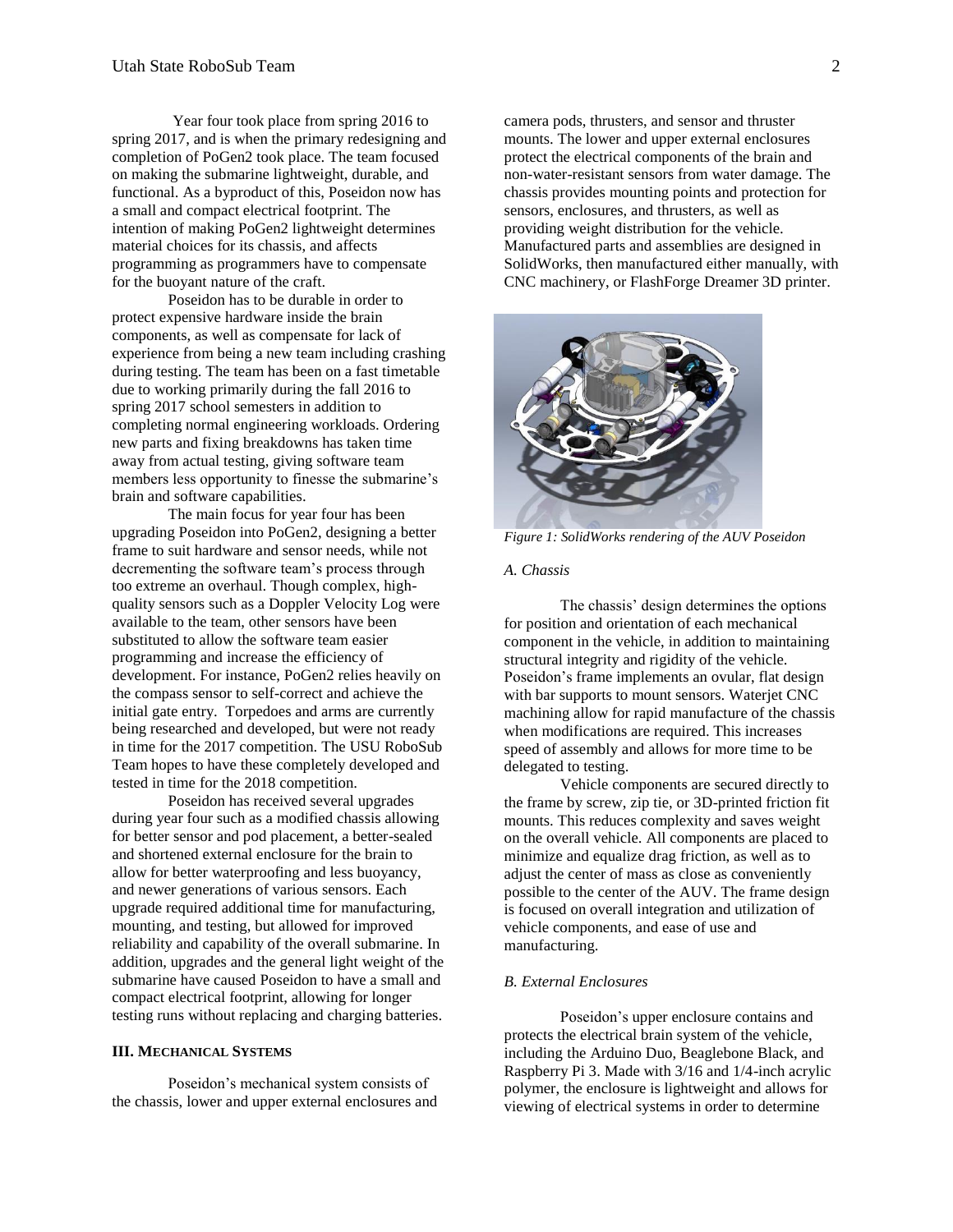issues and connectivity status. Problems with leaking occurred with the first generation of Poseidon due to imperfections in cutting and fitting of sides and top of the enclosure. This was first resolved by using acrylic cement, creating a seamless seal from the top of the enclosure to the sides. Now this has been resolved by a newly manufactured bubble-type hull that does not need additional sealing measures.

The lower enclosure is sealed in the same way as the first generation of Poseidon, with acrylic cement. The lower hull is designed to house a Doppler Velocity Log (DVL), but due to time and knowledge constraints the lower hull currently serves as a counterweight to achieve near-neutral buoyancy.

The camera pods are produced using 2 inch BlueRobotics pod kits, providing protection for the Docooler webcam 12 MP, and allowing for clear visuals for the submarine. A goal after the time this paper is written is to have bottom-facing cameras --in addition to the counterweights-- housed in the bottom hull.

## *C. Thrusters*

For Poseidon there are two different thrusters being used. The primary thrusters responsible for the longitudinal motion are VideoRay Brushless motor s (shown in the figure below).



#### *Figure 2: VideoRay Thruster*

Two VideoRay thrusters are aligned parallel to the submarine's centerline offset from the main capsule. These thrusters have been chosen for the amount of thrust available, about 20 lbs, and for the adaptability. As can be seen in Figure 2, the front end has a translucent capsule inside of which an LED light is placed. The LED light is at least 300 lumens bright and can get up to 1000 lumens bright in order to aid the computer vision software.

The second motor being used is the BlueRobotics T200 thruster. These thrusters were chosen when it was discovered that the original SeaBotix thrusters proved to have too little thrust at 4 pounds. The T200 thrusters each have a maximum thrust of roughly 10 lbs. Like the VideoRay thruster,

the T200 thruster is also a brushless motor (shown in the figure below).



*Figure 3: BlueRobotics T200 Thruster* 

For Poseidon there are a total of four of T200 motors. Two of them are used for longitudinal depth control while the other two are used for lateral side-to-side and yaw control. All six thrusters are controlled by using pulse width modulation (PWM) along with an electronic speed controller (ESC).

# *D. Mounts*

Sensor and thruster mounts are primarily 3D printed using a Flashforge Dreamer 3D printer. ABS plastic has been used despite difficulty in manufacturing complex prints due to its higher durability. Sensor mounts have been designed for attachment to the chassis using friction fit methods. Thruster mounts have been modeled to allow nuts and bolts.

## **IV. ELECTRICAL SYSTEMS**

Poseidon's electrical systems are responsible for power, communication, and sensing capabilities. The electrical system is comprised of power systems, serial communication, thruster control, hydrophones, and other general sensors. The power system provides power for all peripherals, determining the amount of time the vehicle can swim. The serial communications system makes up the bulk of the brain capabilities of the vehicle, allowing for sensors to transmit data to the vehicle's main computer components such as the Arduino Duo. Thruster control systems determine the vehicle's movement and depth capabilities. Hydrophones work with a pinger to determine object distances. Other general sensors guide Poseidon in determining its heading, orientation, and acceleration. NanoProtech (an electronic protective coating) has been used on all water-sensitive electronics to prevent corrosion and potential short circuiting.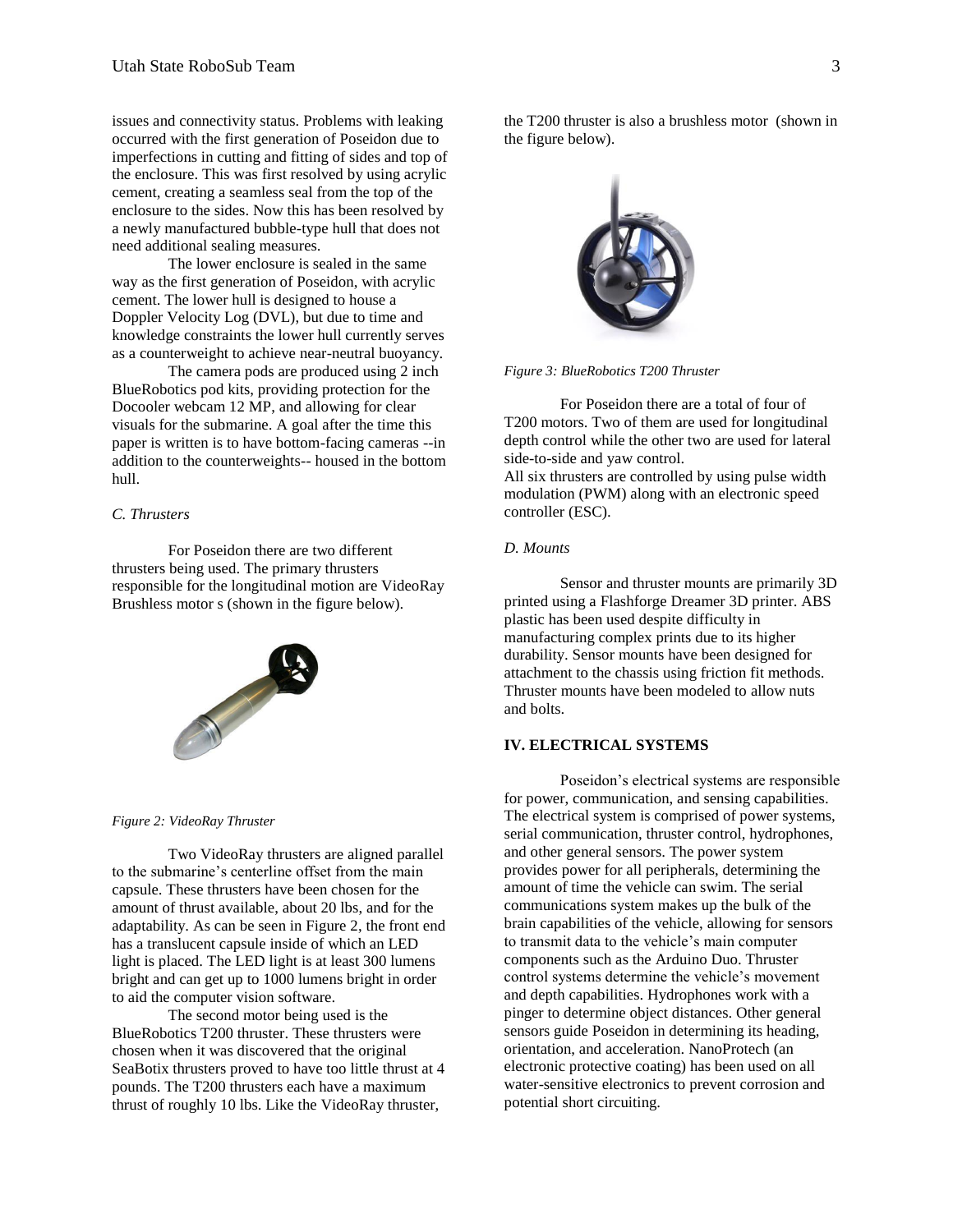#### *A. Power System*

The power system consists of a handmade power distribution board and relay array mounted directly to the chassis. The power distribution board provides power for all required peripherals. Peripherals include the network switch, BeagleBone/USB power, thruster/ESC power, headlights, hydrophones, and external sensors. The relay arrays turn the motors' electronic speed controllers on and off based on a hardware interrupt event created by the kill switch. The power system's power is provided by one 12 volt 18Ah lithium-iron battery, which allows an average swim time of 4 to 6 hours.

For connection regularity, white is positive and blue is negative. The power distribution board has been built from a 3D printed design and hand-cut steel inlay.



*Figure 4: Early whiteboard pinout diagram for wiring consistencies. At the time of this paper being written electrical documentation was being updated and digitalized.*

#### *B. Serial Communication*

Serial communications interface between the computer and various sensors and boards. The BoneCentral communicates with the Arduino Duo via standard USB. BoneCentral and PiVision each communicate with one another (and with external devices via tether) through a standard Network Interface Connection (ethernet, switch, and router).

#### *C. Thruster Control*

Thrusters are controlled by electronic speed controllers (ESCs). Each ESC can handle a current load up to 35A. Currently Poseidon utilizes HobbyWing ESCs that enable forward and reverse

motion for brushless motors, but because they were designed for off road vehicles, a future development may be to implement a change to small open source and light weight ESCs produced by BlueRobotics. Poseidon's main forward thrusters are VideoRay thrusters. VideoRay thrusters are capable of putting out a maximum thrust of 10.5 pounds and consume a maximum voltage of 17 amps. The thrusters have been modified to allow the installation of lights on the forward part of them allowing better utilization of available chassis space.

Poseidon's dive and vectored-strafe thrusters all consist of BlueRobotics T200 thrusters. T200s are small, compact, powerful, and affordable, putting out a maximum thrust of 10.5 pounds. Compared to the forward VideoRay thrusters they require higher voltage for equivalent strengths, but overall are smaller in size and weight. The dive and vectoredstrafe thrusters consume at most 25 amps of power.

#### *D. Hydrophones*

Poseidon uses three Spartan PHOD-1 hydrophones in order to use triangulation to determine object distance and direction. The triangulation algorithm used for Poseidon comes from the "Apollonius' Problem". Sparton sensors have been chosen due to available customer support, ease of use, availability, and list of features. Each hydrophone draws about 10mA of current and has an audible range from 10Hz to 50kHz.

The USU RoboSub team has used a Teledyne ALP-365 pinger identical to the one used in the AUVSI competition in order to accurately test and program the hydrophones. The competition only uses audible ranges between 25 kHz and 40 kHz.

## *E. General Sensors*

In order to determine heading, orientation, and acceleration Poseidon possesses a generic 9-axis inertial measurement unit (IMU). The unit contains a MPU6050 accelerometer, gyroscope and temperature sensor, a HMC5883L compass, and a BMP085 pressure and temperature sensor.

A generic water pressure sensor is used to measure exact external water pressure to determine the vehicle's depth within the pool. Additionally, Poseidon uses a generic water temperature sensor in order to calibrate the hydrophone drivers to the approximate speed of sound underwater. Poseidon utilizes a DS18B20 water temperature sensor using the 1-Wire interface.

## **V. SOFTWARE**